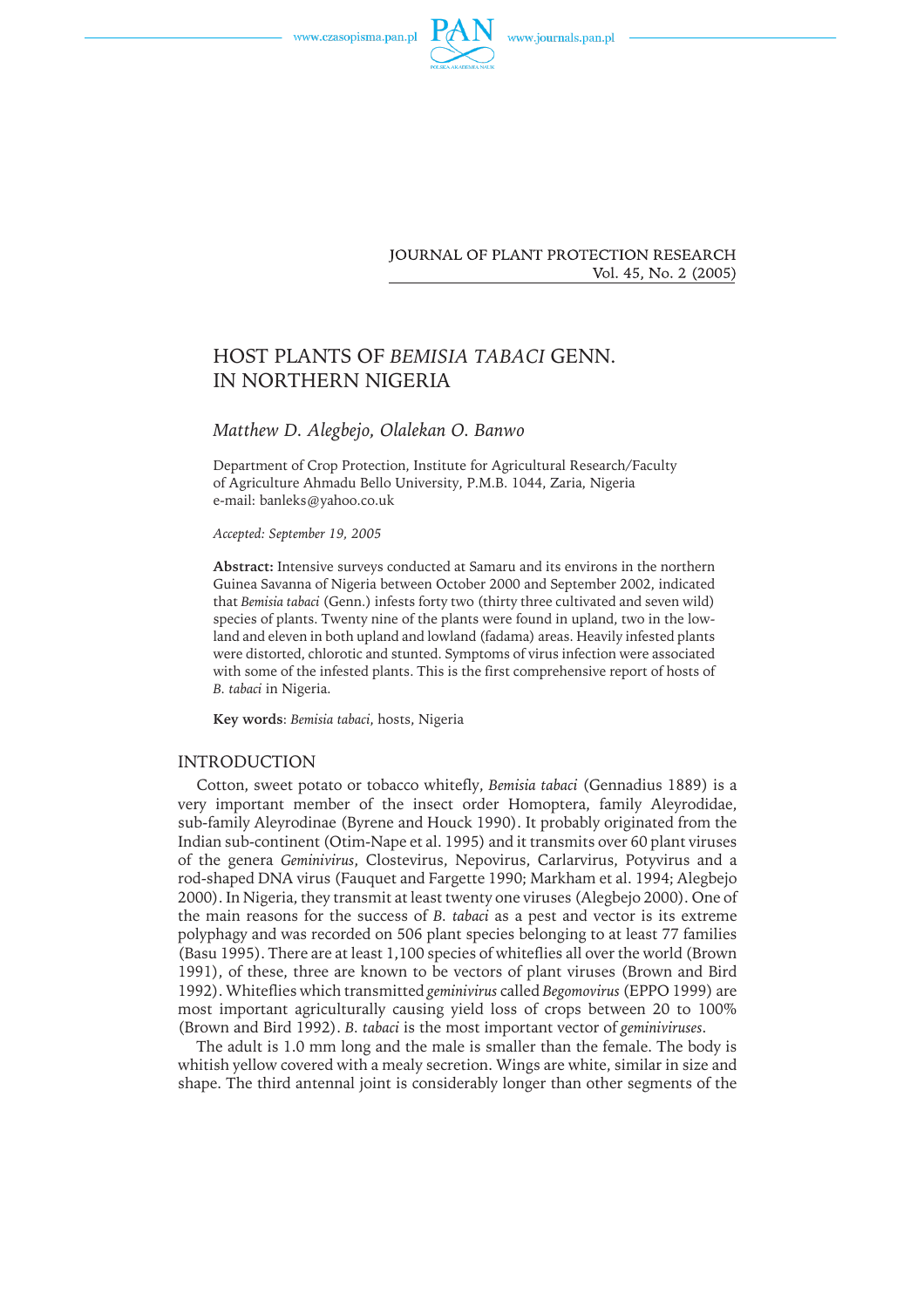

*94 Journal of Plant Protection Research 45 (2), 2005*

antennae (Gamel 1977). Freshly laid eggs of *B. tabaci* are light-yellow, changing to dark-brown at hatching. The first instar nymphs are oval, whitish-yellow with two bright red eye on the head (Patel et al. 1992). It is a serious leaf sucking pest and produces numerous chlorotic spots on infested leaves by the action of the saliva of feedingadults as well as by the removal of cell contents by the immature stages resulting in reduction of plant vigour (Byrne et al. 1990). The magnitude of infestation and the nature of extent of damage varies with plant species, season and localities (Basu 1995). *B. tabaci* is known to be present in Nigeria but no further details (EPPO 1999; CAB 2002). This study was conducted with the aim to determine the hosts of *B. tabaci* at Samaru and environs. As a direct object of study, this is the first detailed report of hosts of *B. tabaci* in Nigeria.

### MATERIALS AND METHODS

Intensive surveys were conducted weekly between the first week of October 2000 and September, 2002 at the premises of the Institute for Agricultural Research (I.A.R.), the Institute irrigated farm and farmers' fields at Samaru and its environs (latitude 11°11'N, longitude 07°38'E and altitude 686 m). Each survey was conducted early in the morning(6.30–8.30 a.m.) when the whiteflies were still sluggish. Weeds and crop plants in the surveyed areas were carefully examined for the presence of *B. tabaci*. Any plant bearingwhiteflies were carefully dugup, transplanted into 30 cm diameter clay pot, covered with polyethylene bagand transported to the Crop Protection Department laboratory at IAR Samaru for examination and identification. The part of the plant infested, severity of infestation, period of infestation and the location of the surveyed area were noted. The level of infestation was classified into four; very severe (VS), severe (S), moderately severe (MS) and mild (M), usinga visual rating (Alegbejo 2001). Specimens of the host plants were identified in the Weed Science Section of Soil Survey Unit while *B. tabaci* was identified in the IAR Insect Museum.

#### RESULTS

Forty two (thirty five cultivated and seven wild) species of plants were identified as hosts of *B. tabaci* at Samaru under the different cultivating systems during the period October 2000 and September, 2002. Twenty nine of the plants were located in upland, two in the lowland and eleven in both upland and lowland (fadama) areas (Table 1). More host species were recorded in the dry (October–May) than in the wet season (June to September). Leaves and stems supported higher population of whiteflies than buds. Whitefly populations were generally higher at the lowland than in the upland areas. Whitefly populations were more numerous in the dry than in the wet season. Heavily infested leaves were distorted, chlororic and this often resulted in premature leaf drop. Infested plants were weak and stunted, and in some cases, they died. Virus-like symptoms were associated with some infested plants such as *Capsicum annumm* L., *C*. *frutescens* L., *Carica papaya* L., *Ipomoea batatas* L., *Manihot esculentum* L., *Vigna unguiculata* L., (Walp), *Sesamum indicum* L., and *Solanum nigrum* L. Honey dew was also noticed on most of the infested plants particularly during the dry season.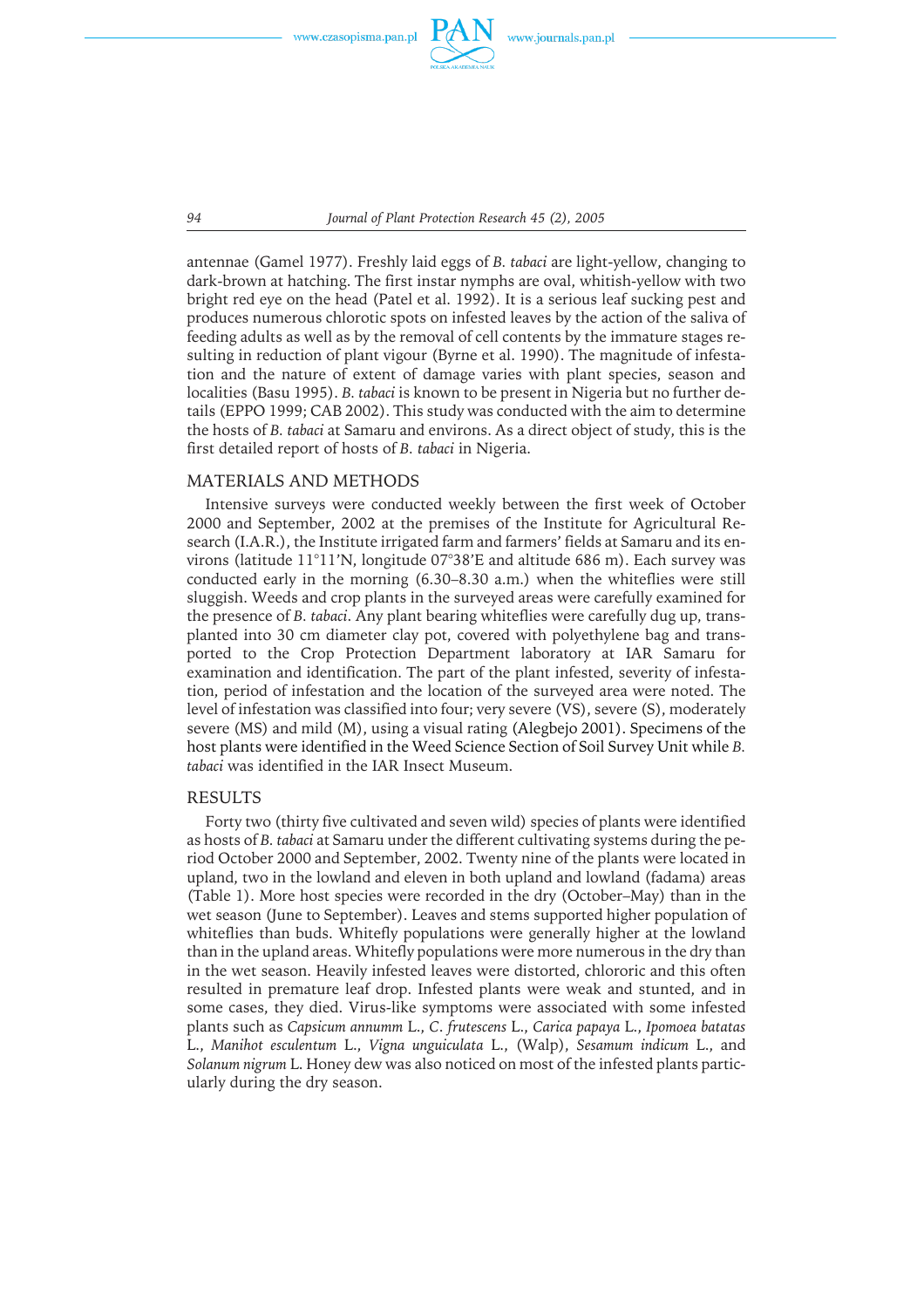

# *Host plants of Bemisia tabaci Genn. in Northern Nigeria 95*

Table 1. Host Plant Species of *Bemisia tabaci* Genn at Samaru, Nigeria

| Family and species of plant <sup>®</sup>               | Plant part infested    | Level of in-<br>festation <sup>b</sup> | Period of<br>infestation | Ecology            |
|--------------------------------------------------------|------------------------|----------------------------------------|--------------------------|--------------------|
| <b>AMARANTHACEA</b>                                    |                        |                                        |                          |                    |
| Amaranthus spp. (C)                                    | Leaves and stems       | M                                      | Oct-April                | Upland             |
| Celosia argentea L (C)                                 | Leaves and stems       | M                                      | Oct-April                | Upland             |
| <b>ASTERACEAE</b>                                      |                        |                                        |                          |                    |
| Ageratum conyzoides L (W)                              | Leaves and buds        | M                                      | Oct–Sept.                | Upland             |
| CARICACEAE                                             |                        |                                        |                          |                    |
| Carica papaya L. (C)                                   | Leaves, stems and buds | S                                      | Oct-Sept.                | Upland and lowland |
| COMPOSITAE                                             |                        |                                        |                          |                    |
| Helianthus annus L. (C)                                | Leaves and stems       | M                                      | Oct-Dec.                 | Upland             |
| Lactuca sativus L. (C)                                 | Leaves, stems and buds | M                                      | Oct-Sept                 | Upland and lowland |
| Vernonia amygdalina L (C)                              | Leaves, stems and buds | S                                      | Oct-Sept.                | Upland             |
| Zinia elegans Jacq (W)                                 | Leaves, stems and buds | M                                      | May–Jan                  | Upland             |
| CONVOLVULACEAE                                         |                        |                                        |                          |                    |
| Ipomea batatas L. (C)                                  | Leaves and stems       | M                                      | Oct–May                  | Lowland            |
| <b>CRUCIFERAE</b>                                      |                        |                                        |                          |                    |
| Brassica spp. (W)                                      | Leaves and stems       | M                                      | Oct–May                  | Lowland            |
| CUCURBITACEAE                                          |                        |                                        |                          |                    |
| Cirtrullus lanatus Thunberg (C)                        | Leaves and stems       | M                                      | Aug–May                  | Lowland and upland |
| Cucumis melo L. (C)                                    | Leaves and stems       | M                                      | May-Oct.                 | Upland             |
| Cucumis sativus L (C)                                  | Leaves and stems       | M                                      | May-Oct.                 | Upland             |
| Cucumeropsis mannii Naud (W)                           | Leaves and stems       | MS                                     | May-Oct.                 | Upland             |
| Cucurbita pepo L. (C)                                  | Leaves and Stems       | MS                                     | Oct-Sept                 | Upland             |
| Telfaria occidentalis Hook F (C)                       | Leaves, stems and buds | MS                                     | Oct-Sept.                | Upland             |
| <b>EUPHORBIACEAE</b>                                   |                        |                                        |                          |                    |
| Manihot esculenta Grantz                               | Leaves, stems and buds | VS                                     | Oct-Sept.                | Upland             |
| LEGUMINOSAE                                            |                        |                                        |                          |                    |
| Arachis hypogaea L. (C)                                | Leaves, stems and buds | M                                      | May-Nov.                 | Upland             |
| Cajanus cajan L. Mill (C)                              | Leaves, stems and buds | M                                      | Oct-Sept.                | Upland             |
| Glycine max L. (C)                                     | Leaves, stems and buds | M                                      | May-Nov.                 | Upland             |
| Pisum spp. (C)                                         | Leaves, stems and buds | M                                      | Oct–May                  | Lowland            |
| Phaseolus vulgaris L. (C)                              | Leaves, stems and buds | M                                      | May-Nov.                 | Upland             |
| Vica Faba L. (C)                                       | Leaves, stems and buds | M                                      | May-Nov.                 | Upland             |
| Vigna unguiculata L. (Walp) (C) Leaves, stems and buds |                        | MS                                     | May-Nov                  | Upland             |
| MALVACEAE                                              |                        |                                        |                          |                    |
| Gossypium hirsitum L. (C)                              | Leaves, stems and buds | S                                      | May–Jan                  | Upland             |
| Hibiscus canabinus L. (C)                              | Leaves, stems and buds | S                                      | May-Jan                  | Upland             |
| Sida spp. (W)                                          | Leaves, stems and buds | S                                      | Oct-Sept                 | Upland             |
| Abelmoschus esculentus L. (C)                          | Leaves, stems and buds | VS                                     | Oct-Sept                 | Upland and lowland |
| <b>MYRTACEAE</b>                                       |                        |                                        |                          |                    |
| Psidium guajava L. (C)                                 | Leaves, stems and buds | S                                      | Oct-Sept                 | Upland             |
| PEDALIACEAE                                            |                        |                                        |                          |                    |
| Sesamum indicum L. (C)                                 | Leaves, stems and buds | VS                                     | May-Nov                  | Upland             |

 $\begin{tabular}{|c|c|c|c|} \hline \quad \quad & \quad \quad & \quad \quad \\ \hline \quad \quad & \quad \quad & \quad \quad \\ \hline \quad \quad & \quad \quad & \quad \quad \\ \hline \end{tabular}$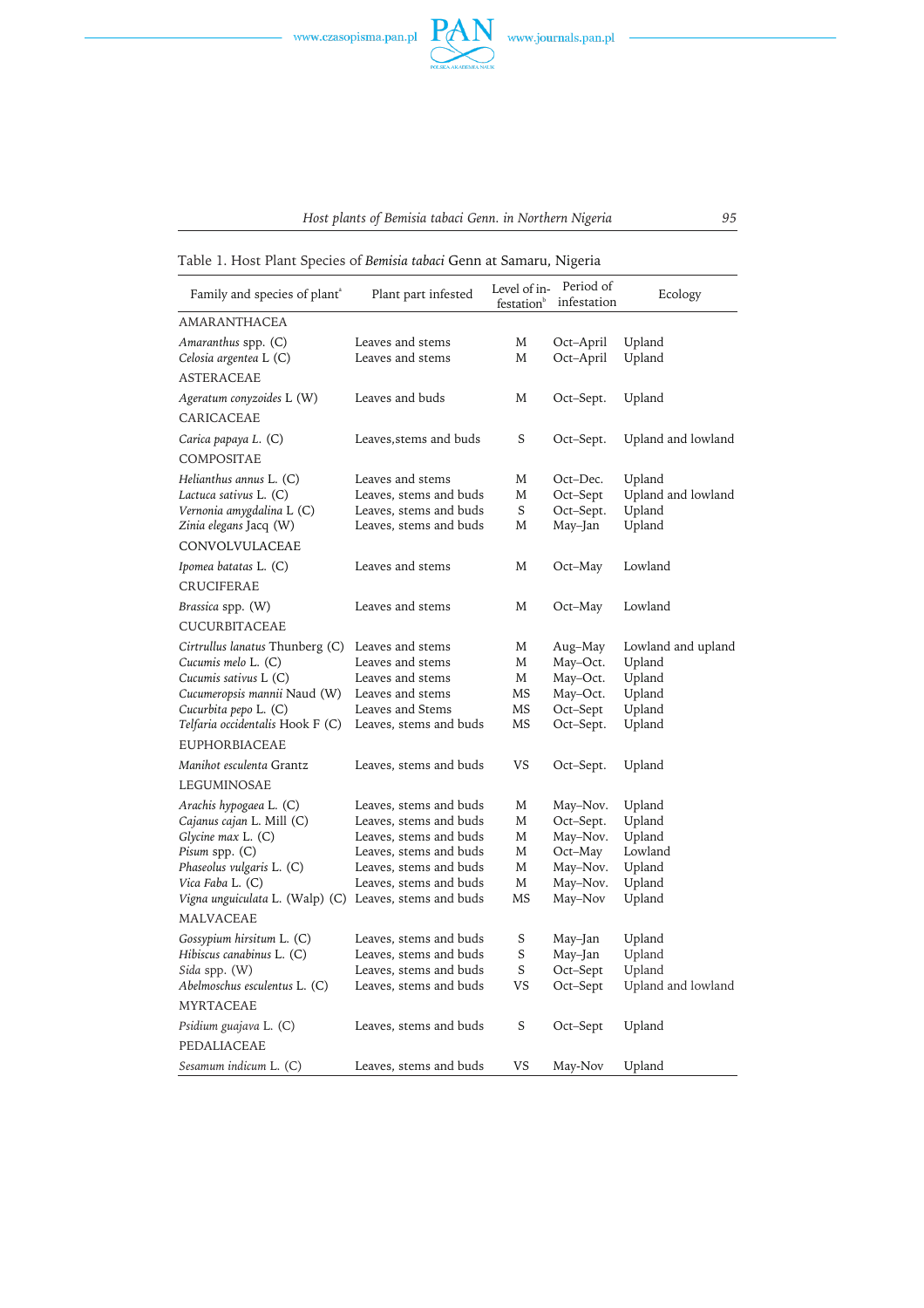



| Family and species of plant <sup>a</sup> | Plant part infested    | Level of in-<br>festation <sup>b</sup> | Period of<br>infestation | Ecology            |
|------------------------------------------|------------------------|----------------------------------------|--------------------------|--------------------|
| <b>SOLANACEAE</b>                        |                        |                                        |                          |                    |
| Capsicum annuum L. (C)                   | Leaves, stems and buds | VS                                     | Oct-Sept                 | Upland and lowland |
| $C.$ frutescens $L.$ $(C)$               | Leaves, stems and buds | VS                                     | Oct-Sept                 | Upland and lowland |
| Datura metel DC (W)                      | Leaves, stems and buds | S                                      | Oct-Sept                 | Upland and lowland |
| D. stramonium L. (C)                     | Leaves, stems and buds | S                                      | Oct-Sept                 | Upland and lowland |
| $Lycopersicon$ esculentum Mill $(C)$     | Leaves, stems and buds | VS                                     | Oct-Sept                 | Upland and lowland |
| Nicotiana tabacum L.(C)                  | Leaves, stems and buds | VS                                     | May–Jan                  | Upland             |
| Physalis spp. (W)                        | Leaves, stems and buds | S                                      | Oct-Sept                 | Upland and lowland |
| Solanum gilo Raddi (W)                   | Leaves, stems and buds | S                                      | Oct-Sept                 | Upland             |
| S. melongena L. (C)                      | Leaves, stems and buds | S                                      | May-Nov                  | Upland             |
| S. nigrum L. (W)                         | Leaves, stems and buds | S                                      | Oct–Sept                 | Upland and lowland |
| S. tuberosum L. (C)                      | Leaves, stems and buds | S                                      | May-Jan                  | Upland             |
| <b>TILIACEAE</b>                         |                        |                                        |                          |                    |
| Corchorus olitorius L. (C)               | Leaves, stems and buds | S                                      | May-Dec                  | Upland and lowland |

a: C = Cultivated; W = Wild

b: VS = Very Severe; S = Severe; MS = Moderately Severe; M = Mild

#### DISCUSSION

This investigation shows that *B. tabaci* has a wide host range both in the dry and wet seasons at Samaru and its environs. An exhaustive list of the host plants was not strived for, due to limited resources. The resistance to insecticides, wide host range of the whitefly in addition to their occurrence throughout the year makes it impracticable to control (Della Giusta et al. 1998). The perennial weed host *Ageratum conyzoides* L, *Zinia elegans* Jacq., *Datura metel* DC., *D*. *stramonium* L., *Solanum nigrum* L etc) and some cultivated species (*Celosia argentea* L., *Carica papaya* L., *Cucumis* spp., *Telfaria occidentals* Hookf etc) in upland and lowland (fadama and irrigated sites) are probably important reservoirs of *B. tabaci* during the dry season.

The wild hosts that habour *B. tabaci* such as: *A*. *conyzoides*, *Sida* spp., *D*. *metel*, *D*. *stramonium*, *S*. *nigrum* etc., play an important role in harbouringwhiteflies between crop plantings. Therefore attention should be paid to removing them in advance of planting susceptible crops such as: cowpea, beans, groundnut, peppers, tomato, eggplant, sweet and irish potatoes etc). These weeds also often habour whitefly transmitted viruses (Bedford et al. 1998) and may be a major source of crop virus epidemics.

The shift in agricultural practices to irrigated monoculture and the cultivation of different crop species during the last three decades at Samaru, may be responsible for the large number of host plants colonised by *B. tabaci*. Compared with most other whiteflies, which are nearly all monophagous or oligophagous and typically infest woody perennials, members of the genus *Bemisia* are polyphagous and primarily infest herbaceous, annual plant species (Brown and Bellows 1991). Azabm et al. (1970) reported 155 plant species as hosts of *B. tabaci* in Egypt while a worldwide survey in 1986 showed that four hundred and twenty plants from seventy four families were infested (Greathead 1986). Therefore more host species may be found when a very extensive survey is carried out.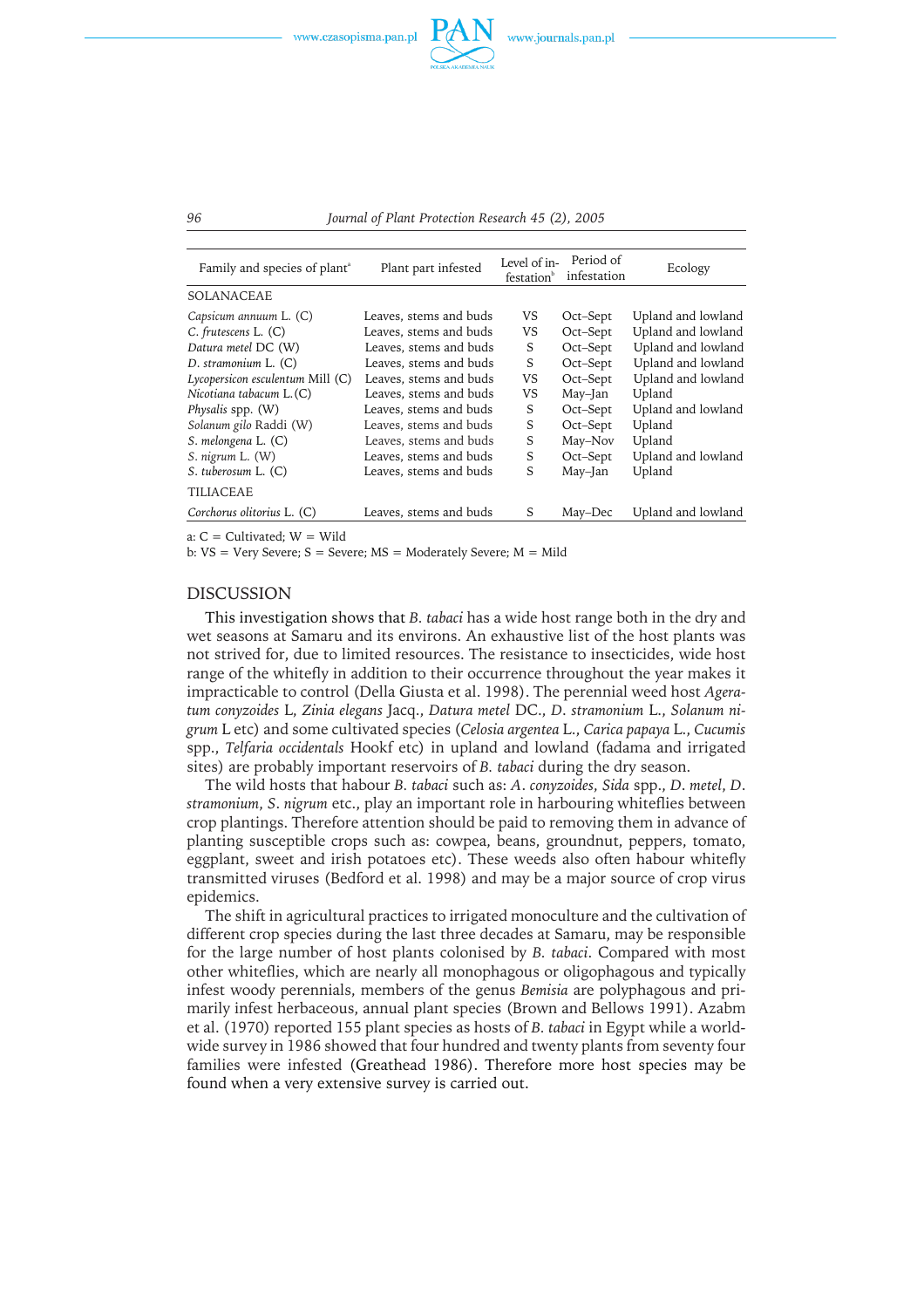

*Host plants of Bemisia tabaci Genn. in Northern Nigeria 97*

The wild or alternative host plants could be used as trap crops for whitefly control measure against this pest. Further studies will be conducted on migratory pest populations, factors influencing preference for the different host plants, dispersal from wild and cultivated host plants, the natural enemies and environmental factors influencing population dynamics.

#### ACKNOWLEDGEMENT

The assistance rendered by M. Chori in identifying whiteflies and the Weed Science Section of the Soil Survey unit in identifying the weeds is gratefully acknowledged. Thanks to Messrs I.F. Wayo and Saidu Usman for technical assistance.

#### REFERENCES

- Alegbejo M.D. 2000. Whitefly transmitted plant viruses in Nigeria. J. Sustainable Agr., 17: 99–109.
- Alegbejo M.D. 2001. Hosts of *Myzus persicae* Sulzer, at Samaru, Nigeria. The Plant Scientist 2: 84–87.
- Azabm A.K., Megahed M.M., El-Mirsawi H.D. 1970. On the range of host plants of *B. tabaci* (Genn.) Bull. Entomol. Society of Egypt, 54: 319–320.
- Basu A.N. 1995. *Bemisia tabaci* (Gennadius). Crop pest and principal whitefly vector of plant viruses. Westview Press, Boulder, USA, 83 pp.
- Bedford I.D., Banks G.K., Briddon R.W., Cenis J.L., Markham P.G. 1998. *Solanum nigrum:* an indigenous weed reservoir for a tomato yellow leaf curl *geminivirus* in southern Spain. European J. Plant Pathology, 104: 221–222.
- Brown J.K. 1991. An update on the whitefly transmitted *geminivirus*es in the Americas and the Carribean Basin. Plant Protection Bull., 39: 5–33.
- Brown J.K., Bird J. 1992. Whitefly transmitted *geminivirus*es and associated disorders in the Americas and the Carribean Basin. Plant Dis., 76: 220–225.
- Byrne D.N., Bellows T.S. 1991. Whitefly Biology. Ann. Rev. Entomol., 36: 431–457.
- Byrne D.N., Houck M.A. 1990. Morphometric identification of wing polymorphism in *Bemisia tabaci*. Ann. Entomol. Society of America, 83: 487–493.
- Byrne D.N., Bellows T.S., Parella M.P. 1990. Whiteflies in agricultural systems. p. 227–261. In "Whiteflies: Their Bionomics, Pest Status and Management" (Dan Gerling, ed.). Andover, Intercept, 348 pp.
- CAB, 2002. Crop Protection Compedium (CD Rom). CAB International, Wallingford, UK.
- Della Giustina W., Martinez M, Bertaux F. 1989. *Bemisia tabaci*: le nouvel ennemi des cultures sous serres en Europe. Phytoma No. 406: 48–52.
- EPPO, 1999. Distribution Maps of Plant Pests. Map No. 284. Wallingford, UK: CAB International.
- Fauquet C., Fargette D. 1990. African cassava mosaic virus: Etiology, epidemiology and control. Plant Dis., 74: 404–411.
- Gameel O.I. 1977. *Bemisia tabaci* (Genn.). p. 319–322. In "Diseases, Pests and Weeds in Tropical Crops" (I. Krans, H. Schmmutteter, W. Kock, eds.). John Wiley and Sons New York. 66 pp.
- Greathead A.H. 1986. Host plants. p 17–25. In "*Bemisia tabaci*. A Literature Survey on the Cotton Whitefly with Annotated Bibliography" (M.J.W. Cock, ed.). Ascot, UK: FAO/CAB.
- Markham P.G, Bedford I.D., Liu S., Pinner M.S. 1994. The transmission of *geminivirus*es by *Bemisia tabaci*. Pesticide Sci., 42: 123–128.